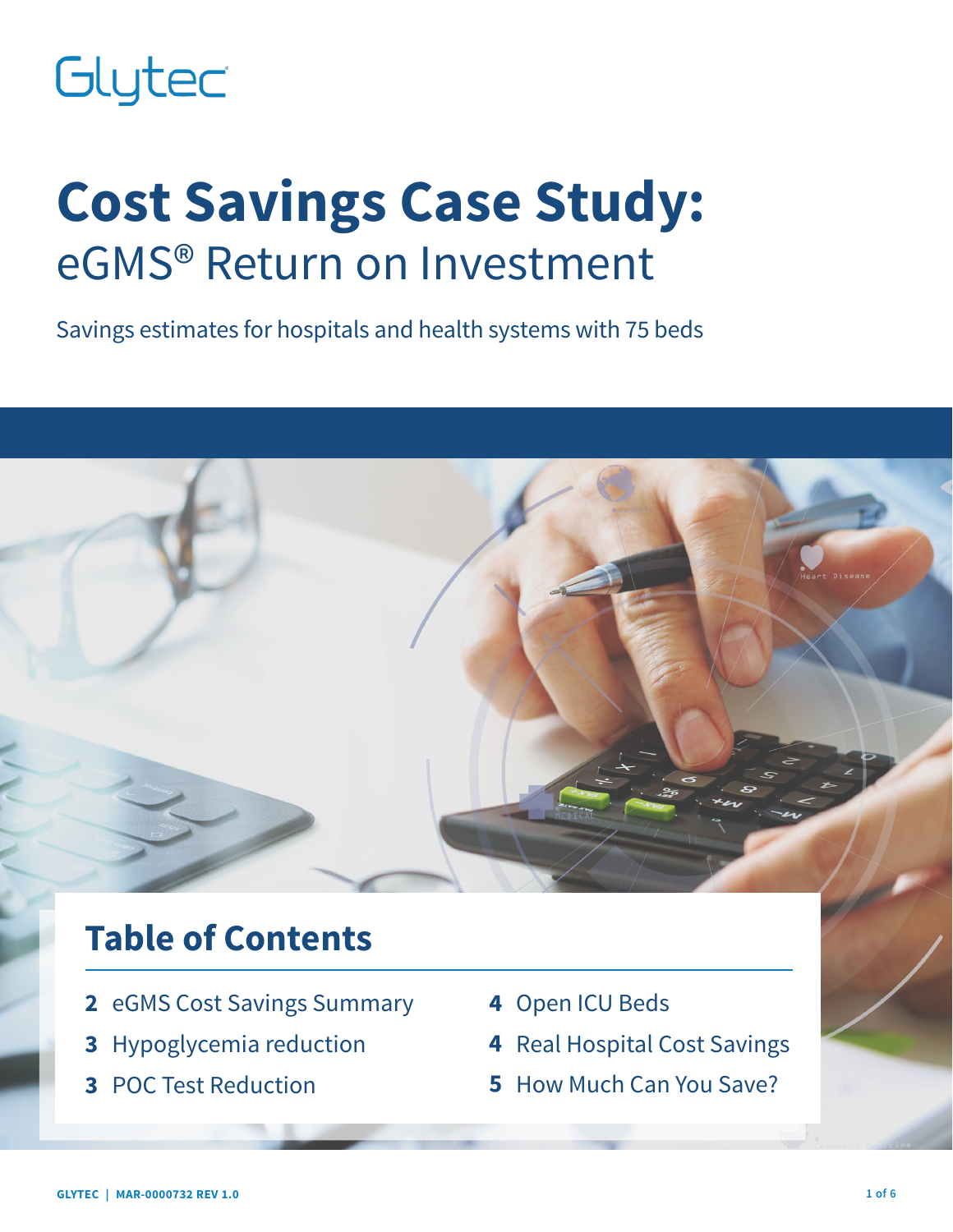# Glutec

#### **eGMS Cost Savings Summary**

From both a medical and business perspective, eGMS isn't just a nice-to-have — it's a must-have.

Improving glycemic management in the hospital results in better and safer care for patients $1-3$ . In a perfect world, that would be all you need to know. But there's a cost associated with improvement, and that cost must be justified.

Thankfully, improving glycemic care using Glytec's eGlycemic Management System® (eGMS) doesn't just enhance patient safety $4-6$  — it can also dramatically reduce costs.7 It's easy to do the math and see how the savings could result in positive, scalable ROI.

### *Projected outcomes + savings summary for a 75-bed hospital or healthcare system\**

| <b>Outcome</b>                                              | <b>Savings</b> |
|-------------------------------------------------------------|----------------|
| 76 fewer severe hypoglycemia<br>(<40 mg/dL) events per year | \$222,984      |
| 1,282 fewer point-of-care blood<br>glucose tests per year   | \$5,771        |
| 58.5 additional open ICU<br>bed-days per year               | \$32,175       |

\*Projected based on conservative estimates using real data

**Total projected annual savings with eGMS®**

**\$260,930**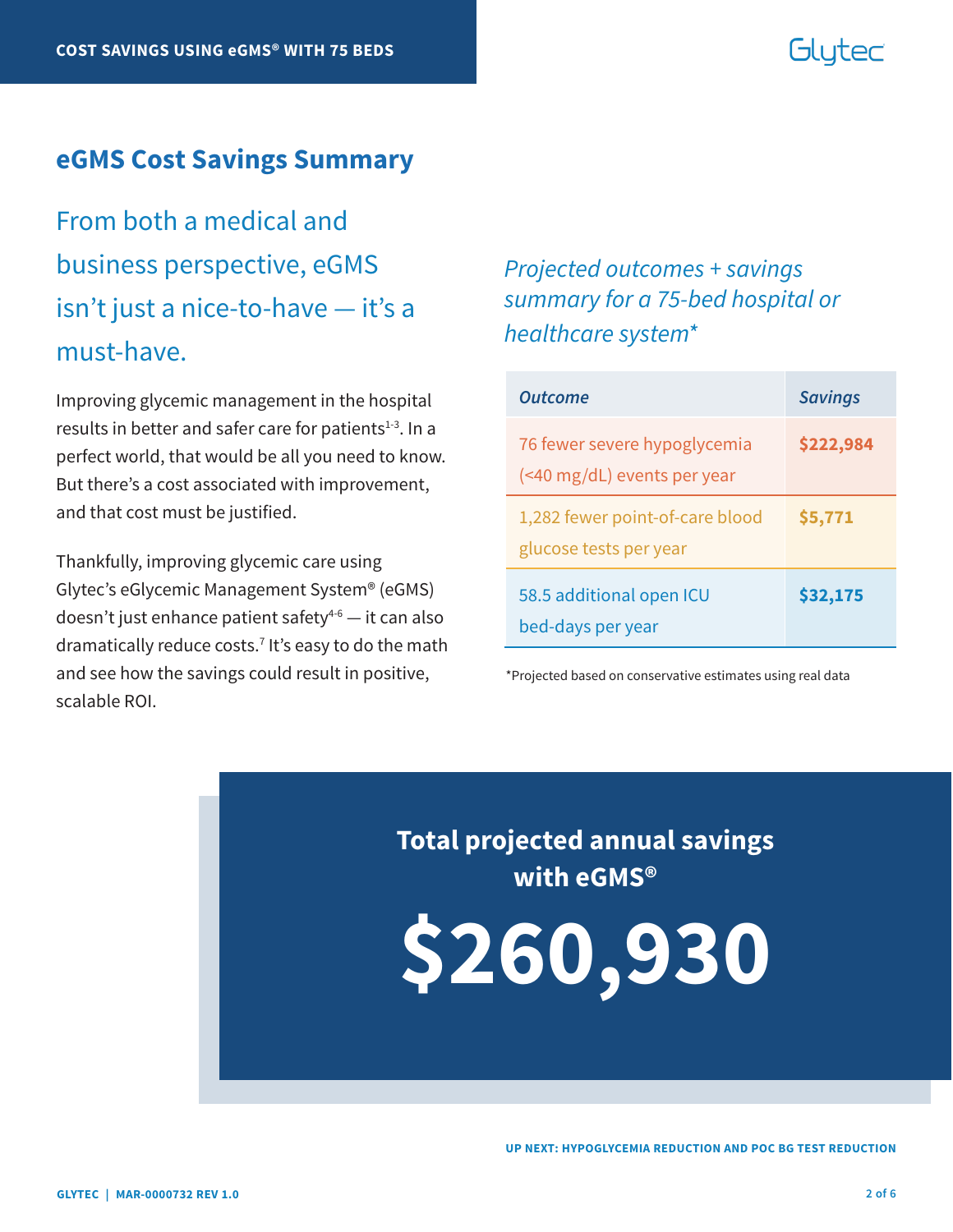# Glutec

Hypoglycemia events are a major financial drain for hospitals,<sup>8</sup> in addition to its impact on patient safety and outcomes. By replacing outdated and dangerous paper protocols and sliding scale monotherapy<sup>9</sup>, and using guided workflows with safety guardrails that decrease errors<sup>6</sup> and improve administration, eGMS can reliably reduce the incidence of hypoglycemia in your health system.<sup>5</sup>

At a 75-bed hospital or healthcare system, we anticipate that reduction in severe hypoglycemia will result in **\$222,984 in savings** annually.

### **How we got here...**

We reached this projection by taking an estimated number of severe hypoglycemia events per year at a hospital of this size (**84**) and calculating a **90% reduction** in incidence of severe hypoglycemia (a conservative estimate based on our research, in which we see up to 99% reduction<sup>10</sup>). We then multiplied the reduced number of incidents by a proven cost per severe hypoglycemia event from a peer-reviewed study.<sup>7</sup>

## **Hypoglycemia Reduction Reduced point-of-care blood glucose tests**

Every point-of-care blood glucose test performed costs nurses' time and the hospital money. By reducing time-to-target blood glucose<sup>11</sup> and length of stay,<sup>7</sup> the use of eGMS results in fewer POC blood glucose tests.<sup>12</sup>

At a 75-bed hospital or healthcare system, we anticipate that reduction in point-of-care blood glucose tests will result in **\$5,771 in savings** annually.

#### **How we got here...**

We reached this projection by taking an estimated number of POC BG tests per year at a hospital of this size (**25,650**) and calculating a **5% reduction** (a conservative estimate based on our research, which ranges from 20% to 47% reduction $6,12,13$ ). We then multiplied the number of tests avoided by an estimated \$4.50 excess cost per test.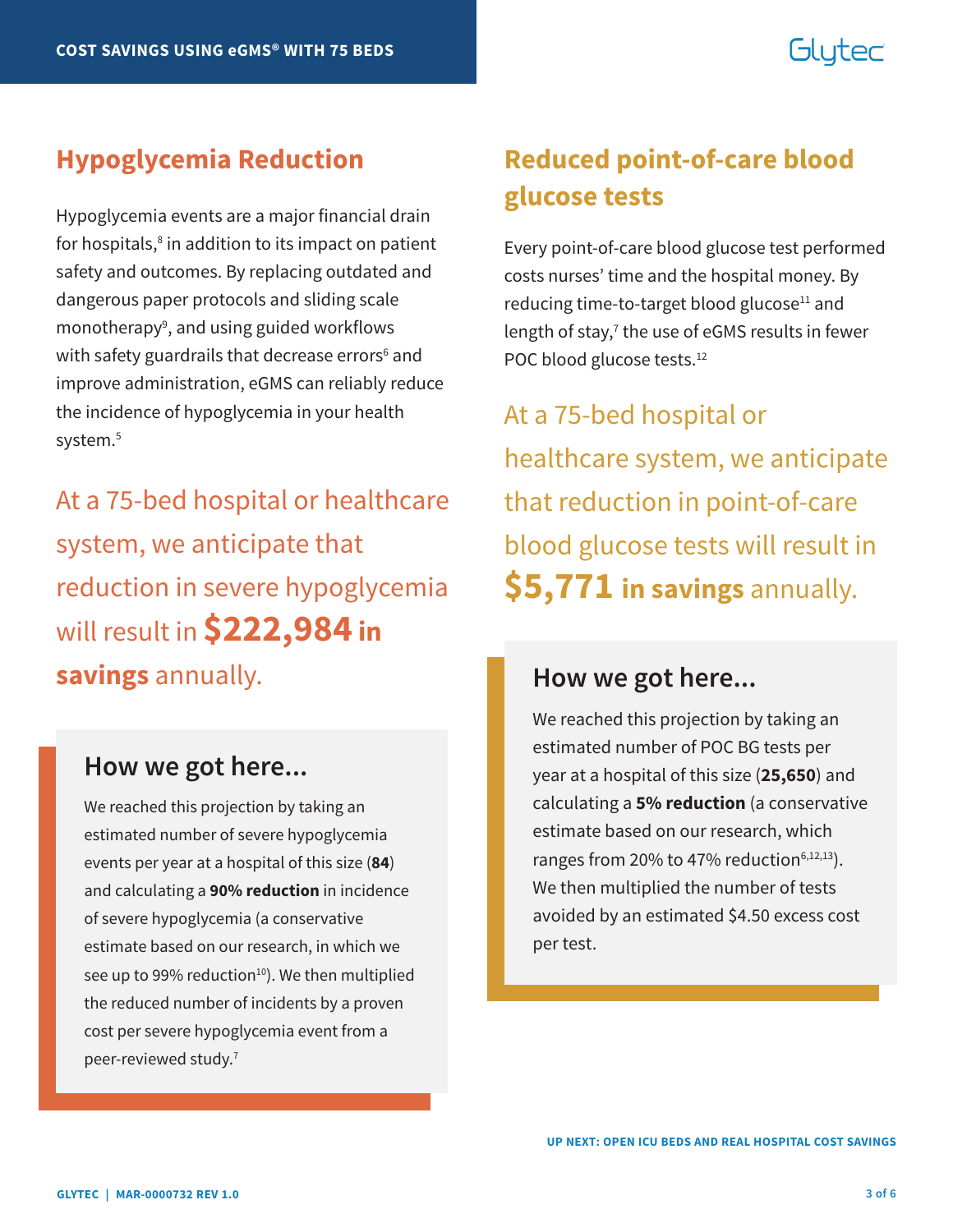# Glutec

#### **New open ICU bed-days**

eGMS gets insulin-requiring patients into target range<sup>15</sup> and out of the ICU faster,<sup>16</sup> opening up beds for other patients in need.

At a 75-bed hospital or healthcare facility, we anticipate that increasing open ICU bed days as a result of eGMS usage will result in **\$32,175 in savings** annually.

#### **How we got here...**

We reached this projection by taking an estimated number of insulin-requiring patients in the ICU per year at a hospital of this size (**225**) and calculating an **0.26 day reduction** in ICU length of stay per patient (a conservative estimate based on our research, which ranges from 0.26 to 3.18 days reduction<sup>7,17</sup>). We then multiplied the number of additional open bed days by a conservative estimated throughput value of **\$550**.

#### **Real Hospital Cost Savings**

**While the savings in this guide are projections, real hospitals have saved millions using eGMS.** 



**Kaweah Delta, a 610-bed medical center in California, realized \$7.1 million in annual savings using eGMS.7**

 $\bullet\bullet\bullet\bullet$  The standardization of care  $\ldots$  anytime you can do that, you're going to decrease the variation, and as a result, we've been able to reduce our length of stay by approximately two days. What's really exciting is the 74% reduction we have seen in severe hypoglycemic events less than 40, because we know those can be very catastrophic and the potential savings is in the millions of dollars."  $\binom{6}{}$ you c<br>varia

*Rose Newsom RN, MSN, NE-BE, Director of Nursing Practice at Kaweah Delta Health Care District.*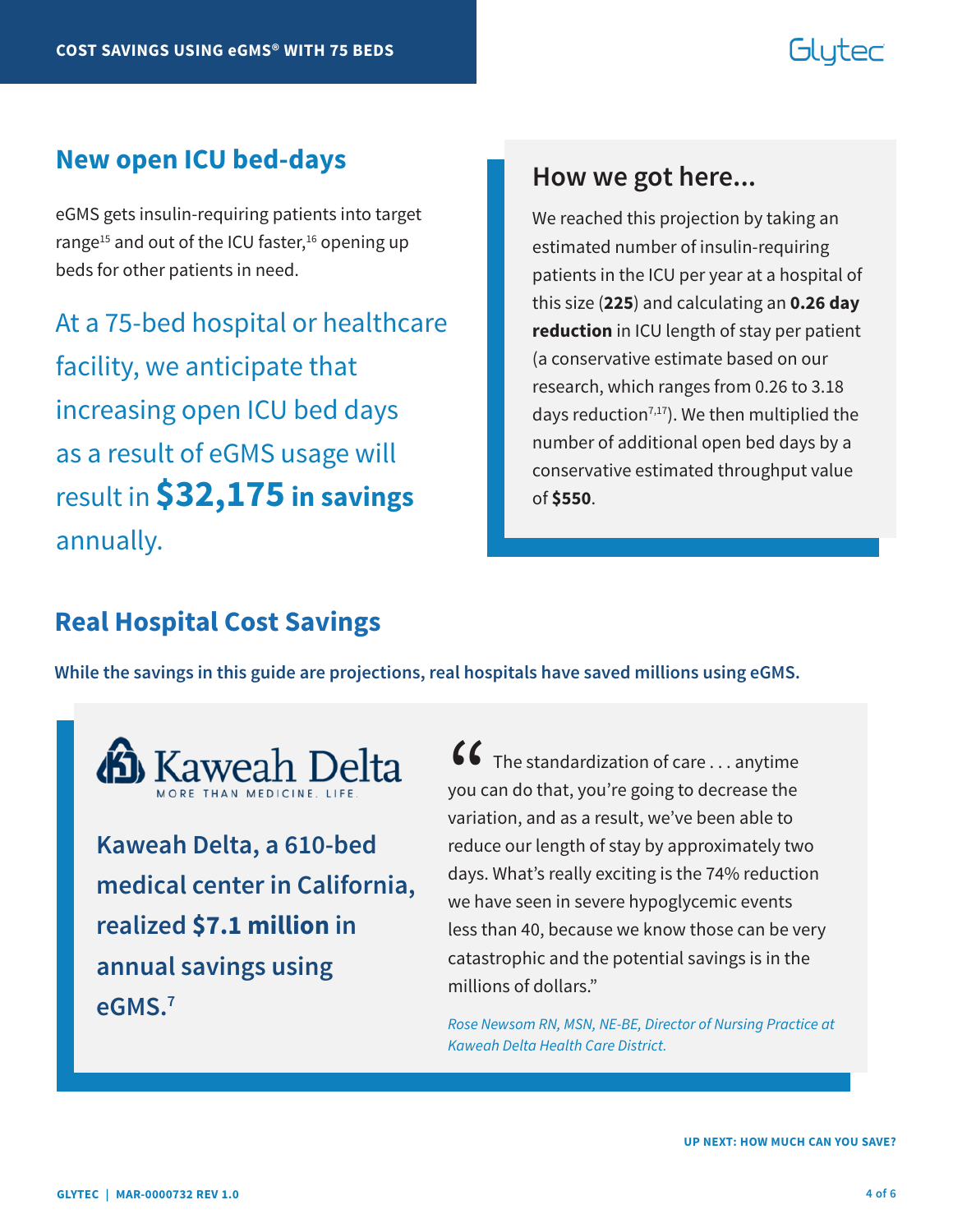## blutec

Throughout this cost-savings guide, we've used conservative estimates to illustrate how Glytec's eGMS isn't just the right thing to do to achieve optimal patient safety: it's also a smart investment.

Reach out for a personal consultation to receive a personalized projected cost savings using your institution's data points.



#### **References**

- 1. Umpierrez GE, Smiley D, Zisman A, et al. Randomized study of basalbolus insulin therapy in the inpatient management of patients with type 2 diabetes (RABBIT 2 trial). Diabetes Care 2007;30:2181–2186
- 2. Ceriello A. Hyperglycemia and the worse prognosis of COVID-19. Why a fast blood glucose control should be mandatory. Diabetes Res Clin Pract 2020;163:108186
- 3. Ceriello A, De Nigris V, Prattichizz F. Why is hyperglycaemia worsening COVID-19 and its prognosis? Diabetes Obes Metab. 28 May 2020 [Epub ahead of print]. DOI: 10.1111/dom.14098
- 4. Chancellor WZ, Mehaffey JH, Hawkins RB, et al. Electronic Glycemic Management System and Endocrinology Service Improve Value in Cardiac Surgery [published online ahead of print, 2020 Oct 29]. Am Surg. 2020;3134820950685. doi:10.1177/0003134820950685
- 5. Aloi J, McFarland R; Reduction of Hospital Hypoglycemia with eGMS and Quality Programming Across 180 US Hospitals. Poster presentation at the Hospital Diabetes Meeting, June 18, 2020
- 6. Dudley D, Gaines M. Use of Technology Reduces Incidence of Hypoglycemia-Related Adverse Drug Events Among Patients Requiring Insulin Therapy While Hospitalized. DTS Virtual Poster Meeting. June 18, 2020.
- 7. Newsom R, Patty C, Camarena E, Gray T, Sawyer R, Brown B, McFarland R. Safely Converting From Sliding Scale to Basal Bolus Insulin Across an Entire Medical Center via Implementation of the eGlycemic Management System. American Diabetes Association Scientific Sessions. June 2017.
- 8. Gaines M, Pratley R, Tanton D. Financial Implications of Poor Glycemic Management & Improvement Strategies for Optimal Outcomes. IHI National Forum on Quality Improvement in Health Care. 2018.